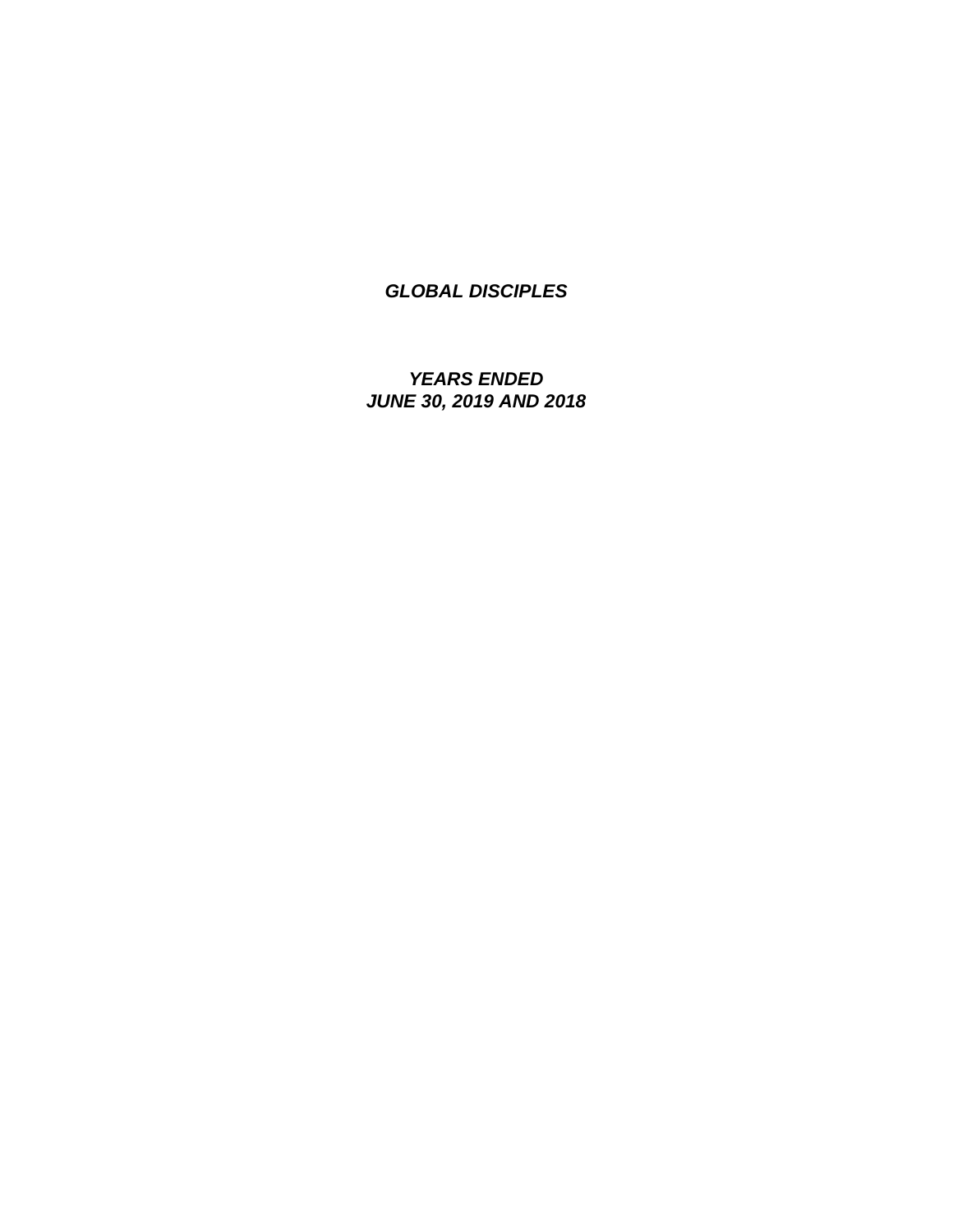

A Professional Corporation

Independent Auditors' Report

Board of Directors Global Disciples Lancaster, Pennsylvania

### **Report on the Financial Statements**

We have audited the accompanying financial statements of Global Disciples (a nonprofit Organization), which comprise the statements of financial position as of June 30, 2019 and 2018, and the related statements of activities, functional expenses and cash flows for the years then ended and the related notes to the financial statements.

### **Management's Responsibility for the Financial Statements**

Management is responsible for the preparation and fair presentation of these financial statements in accordance with accounting principles generally accepted in the United States of America; this includes the design, implementation and maintenance of internal control relevant to the preparation and fair presentation of financial statements that are free from material misstatement whether due to fraud or error.

#### **Auditors' Responsibility**

Our responsibility is to express an opinion on these financial statements based on our audits. We conducted our audits in accordance with auditing standards generally accepted in the United States of America. Those standards require that we plan and perform the audit to obtain reasonable assurance about whether the financial statements are free from material misstatement.

An audit involves performing procedures to obtain audit evidence about the amounts and disclosures in the financial statements. The procedures selected depend on the auditors' judgment, including the assessment of the risks of material misstatement of the financial statements, whether due to fraud or error. In making those risk assessments, the auditors consider internal control relevant to the Organization's preparation and fair presentation of the financial statements in order to design audit procedures that are appropriate in the circumstances, but not for the purpose of expressing an opinion on the effectiveness of the Organization's internal control. Accordingly, we express no such opinion. An audit also includes evaluating the appropriateness of accounting policies used and the reasonableness of significant accounting estimates made by management, as well as evaluating the overall presentation of the financial statements.

We believe that the audit evidence we have obtained is sufficient and appropriate to provide a basis for our audit opinion.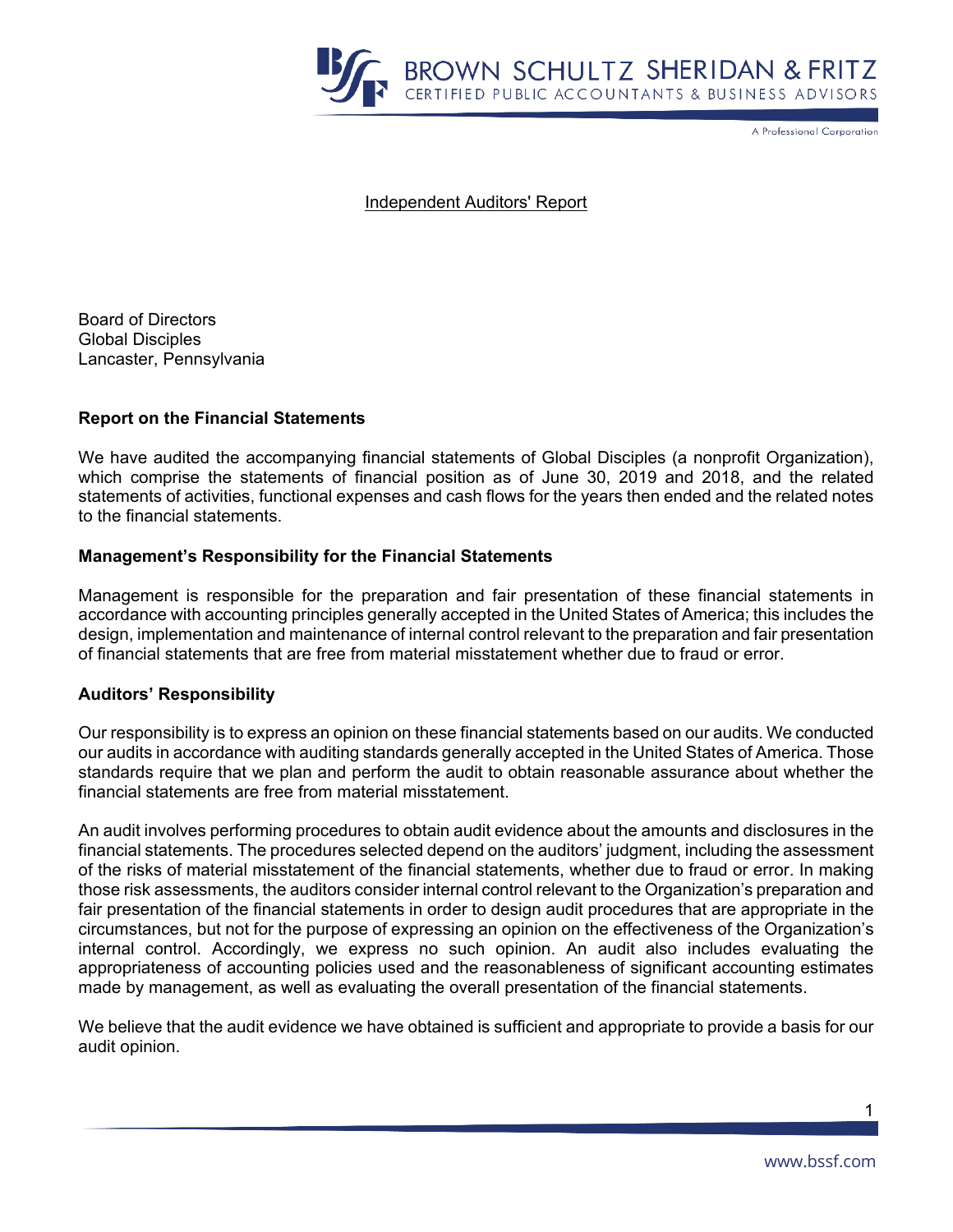## **Opinion**

In our opinion, the financial statements referred to above present fairly, in all material respects, the financial position of the Organization as of June 30, 2019 and 2018, and the changes in its net assets and its cash flows for the years then ended in accordance with accounting principles generally accepted in the United States of America.

Brown Schultz Skiden's Fitz

Lancaster, Pennsylvania December 9, 2019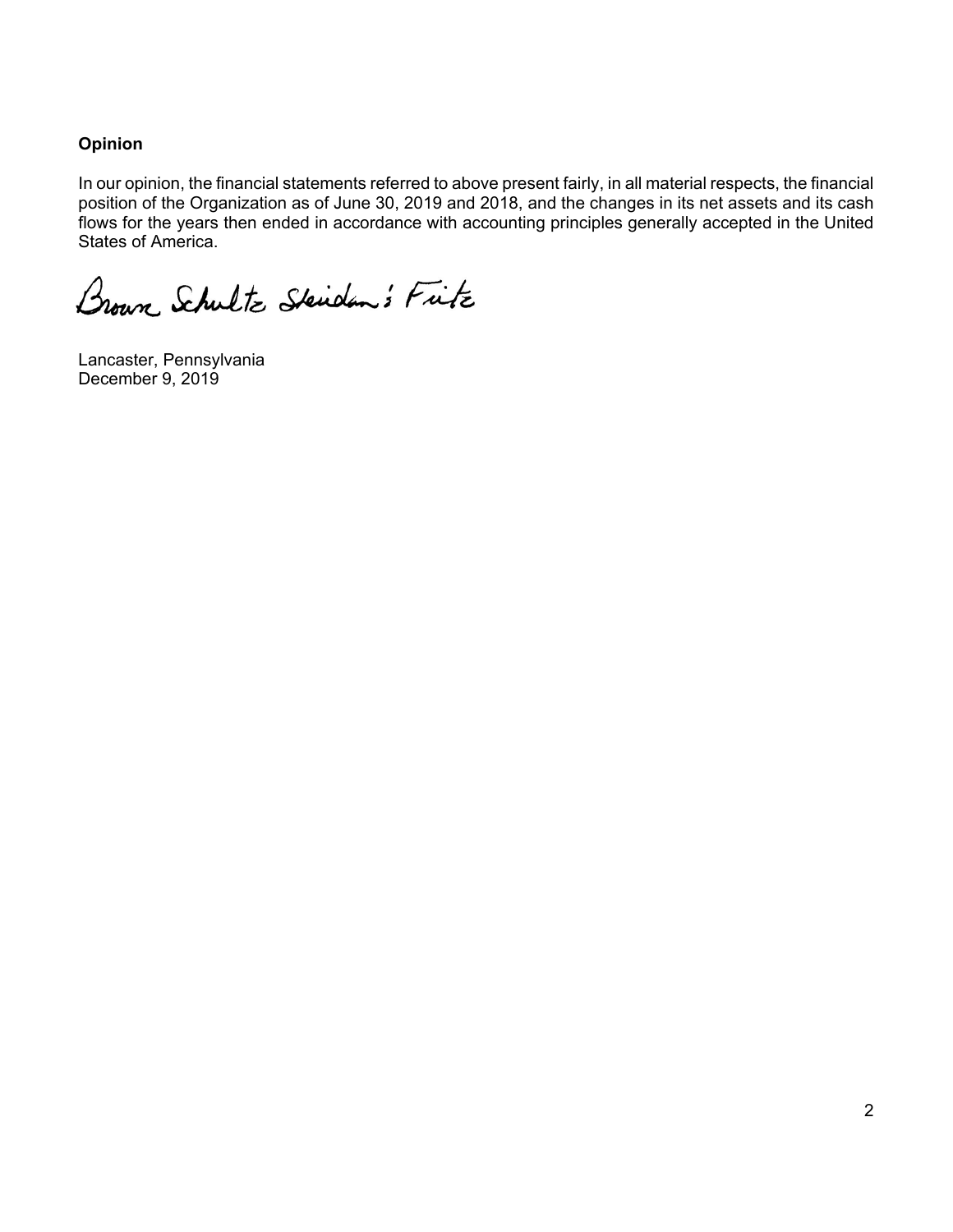# STATEMENTS OF FINANCIAL POSITION

## JUNE 30, 2019 AND 2018

### ASSETS

|    | 2019    |                                                                                                  | 2018      |
|----|---------|--------------------------------------------------------------------------------------------------|-----------|
| \$ | 648,003 | \$                                                                                               | 768,351   |
|    |         |                                                                                                  |           |
|    |         |                                                                                                  | 244,970   |
|    |         |                                                                                                  | 10,193    |
|    |         |                                                                                                  | 566,734   |
|    | 3,330   |                                                                                                  | 3,330     |
|    |         |                                                                                                  | 1,593,578 |
|    |         |                                                                                                  | 90,447    |
|    | 84,837  |                                                                                                  | 84,837    |
|    |         |                                                                                                  |           |
|    |         |                                                                                                  | 175,284   |
|    |         |                                                                                                  | 143,996   |
|    | 29,553  |                                                                                                  | 31,288    |
|    |         |                                                                                                  | 20,993    |
|    | 799     |                                                                                                  | 799       |
|    | 28,359  |                                                                                                  | 21,792    |
| SБ |         | \$                                                                                               | 1,646,658 |
|    |         | 102,370<br>12,704<br>631,250<br>1,397,657<br>97,879<br>182,716<br>153,163<br>27,560<br>1,455,569 |           |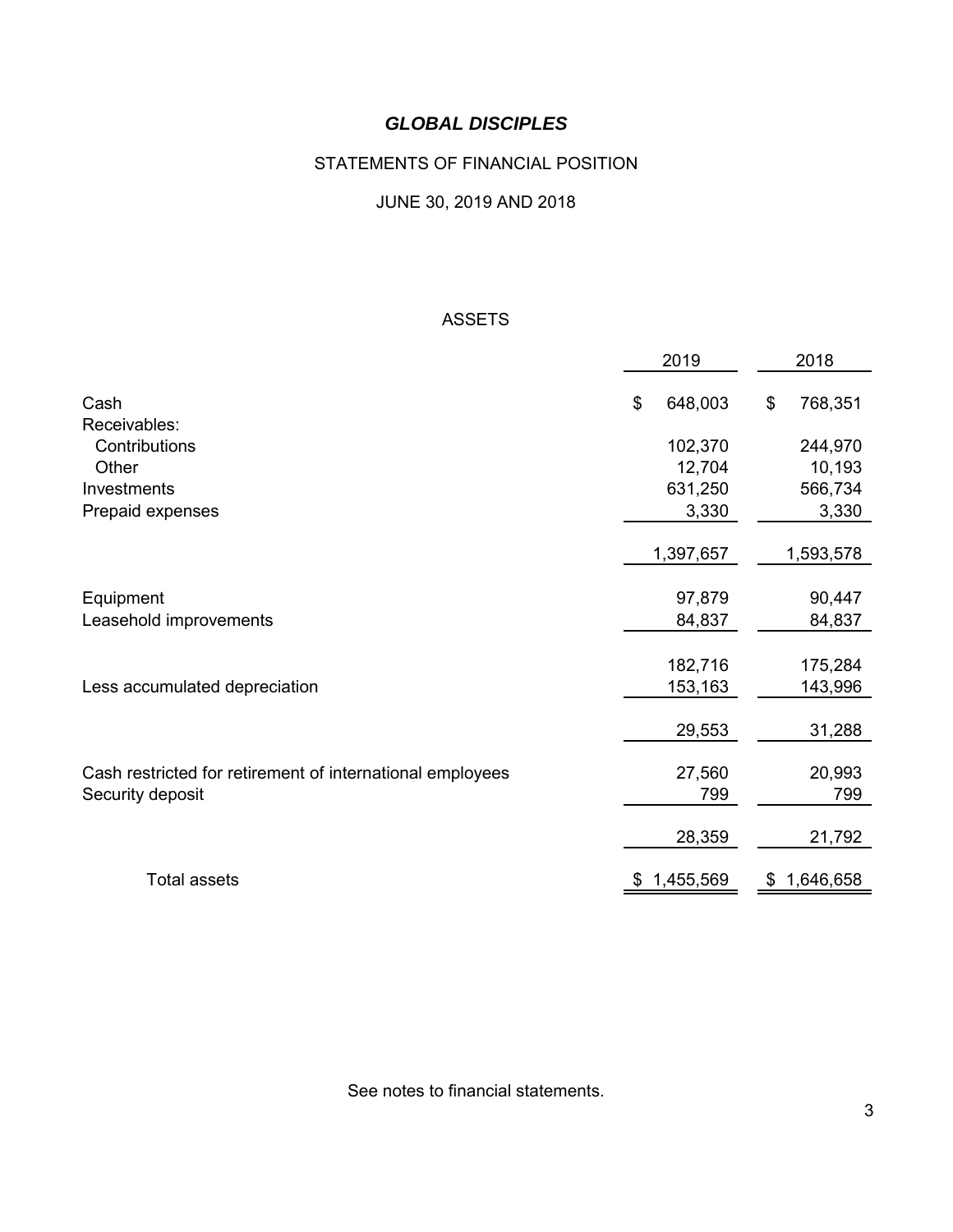# STATEMENTS OF FINANCIAL POSITION (CONTINUED)

# JUNE 30, 2019 AND 2018

## LIABILITIES AND NET ASSETS

|                                                                                    | 2019                    | 2018                    |
|------------------------------------------------------------------------------------|-------------------------|-------------------------|
| Liabilities:<br>Accounts payable<br>Accrued expenses                               | \$<br>34,585<br>201,631 | \$<br>51,669<br>161,521 |
| <b>Total liabilities</b>                                                           | 236,216                 | 213,190                 |
| Net assets:                                                                        |                         |                         |
| Without donor restrictions:<br>Board designated, GDT Alliance Fund<br>Undesignated | 27,558<br>774,779       | 17,813<br>1,023,170     |
| With donor restrictions                                                            | 802,337<br>417,016      | 1,040,983<br>392,485    |
| <b>Total net assets</b>                                                            | 1,219,353               | 1,433,468               |
| Total liabilities and net assets                                                   | 1,455,569<br>Ж,         | 1,646,658<br>\$         |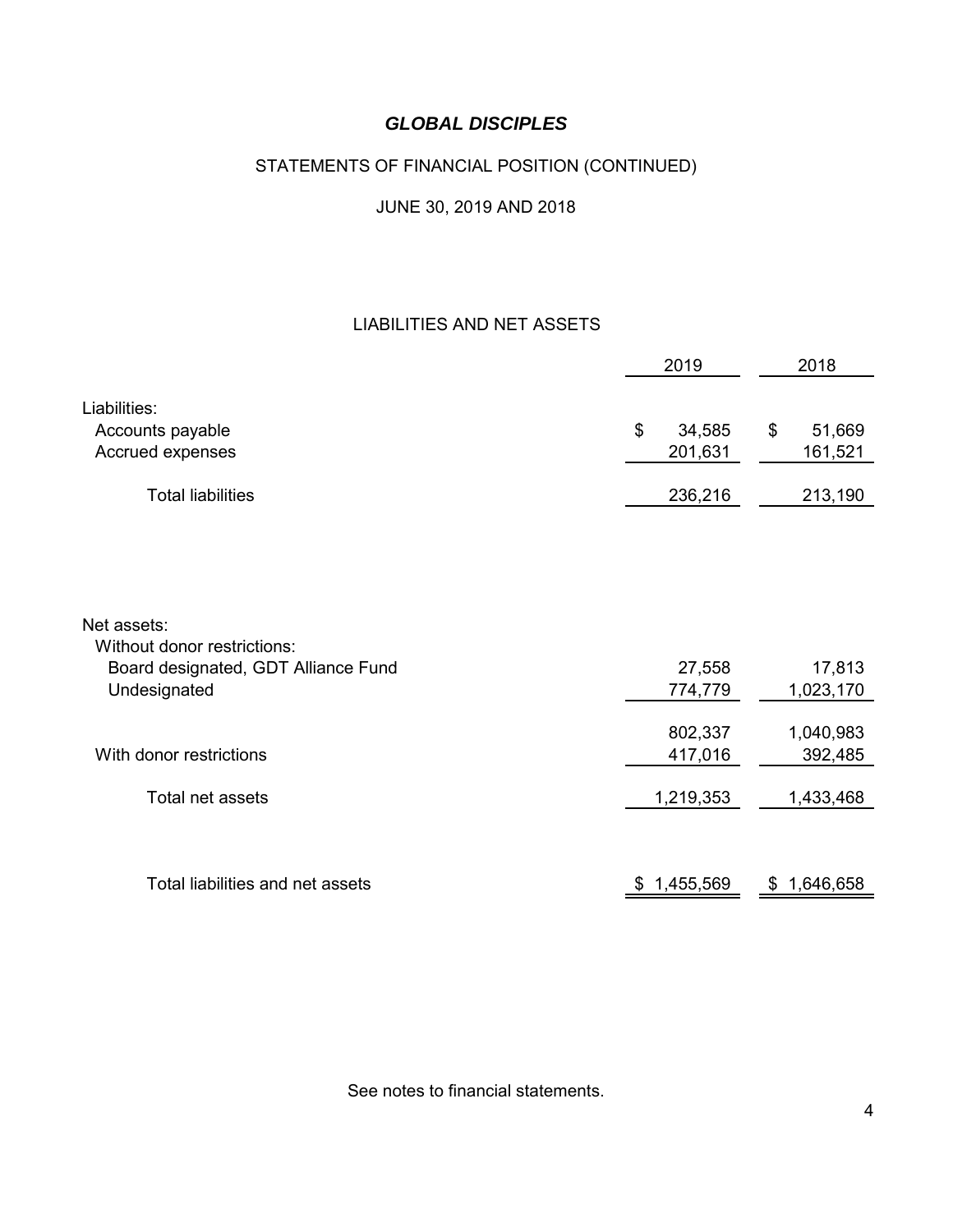# STATEMENTS OF ACTIVITIES

# YEARS ENDED JUNE 30, 2019 AND 2018

|                                                                                 | 2019        | 2018        |
|---------------------------------------------------------------------------------|-------------|-------------|
| Changes in net assets without donor restrictions:<br>Revenue and other support: |             |             |
| Contributions:                                                                  |             |             |
| Grants                                                                          |             | \$<br>4,447 |
| Other                                                                           | \$4,352,376 | 4,849,041   |
| Honorariums                                                                     | 6,931       | 6,861       |
| Investment income                                                               | 28,595      | 2,892       |
| Total revenue and other support                                                 | 4,387,902   | 4,863,241   |
| Net assets released from restrictions                                           | 739,493     | 578,634     |
| Total unrestricted revenue and other support                                    | 5,127,395   | 5,441,875   |
| Expenses:                                                                       |             |             |
| Program expenses:                                                               |             |             |
| Global disciple training                                                        | 2,067,150   | 2,018,760   |
| Leadership development                                                          | 614,141     | 585,147     |
| Small business development                                                      | 573,387     | 505,682     |
| Other                                                                           | 1,115,961   | 1,047,415   |
| Total program expenses                                                          | 4,370,639   | 4,157,004   |
| Supporting services:                                                            |             |             |
| Management and general                                                          | 484,094     | 370,899     |
| Fundraising                                                                     | 511,308     | 498,837     |
| Total supporting expenses                                                       | 995,402     | 869,736     |
| <b>Total expenses</b>                                                           | 5,366,041   | 5,026,740   |
|                                                                                 |             |             |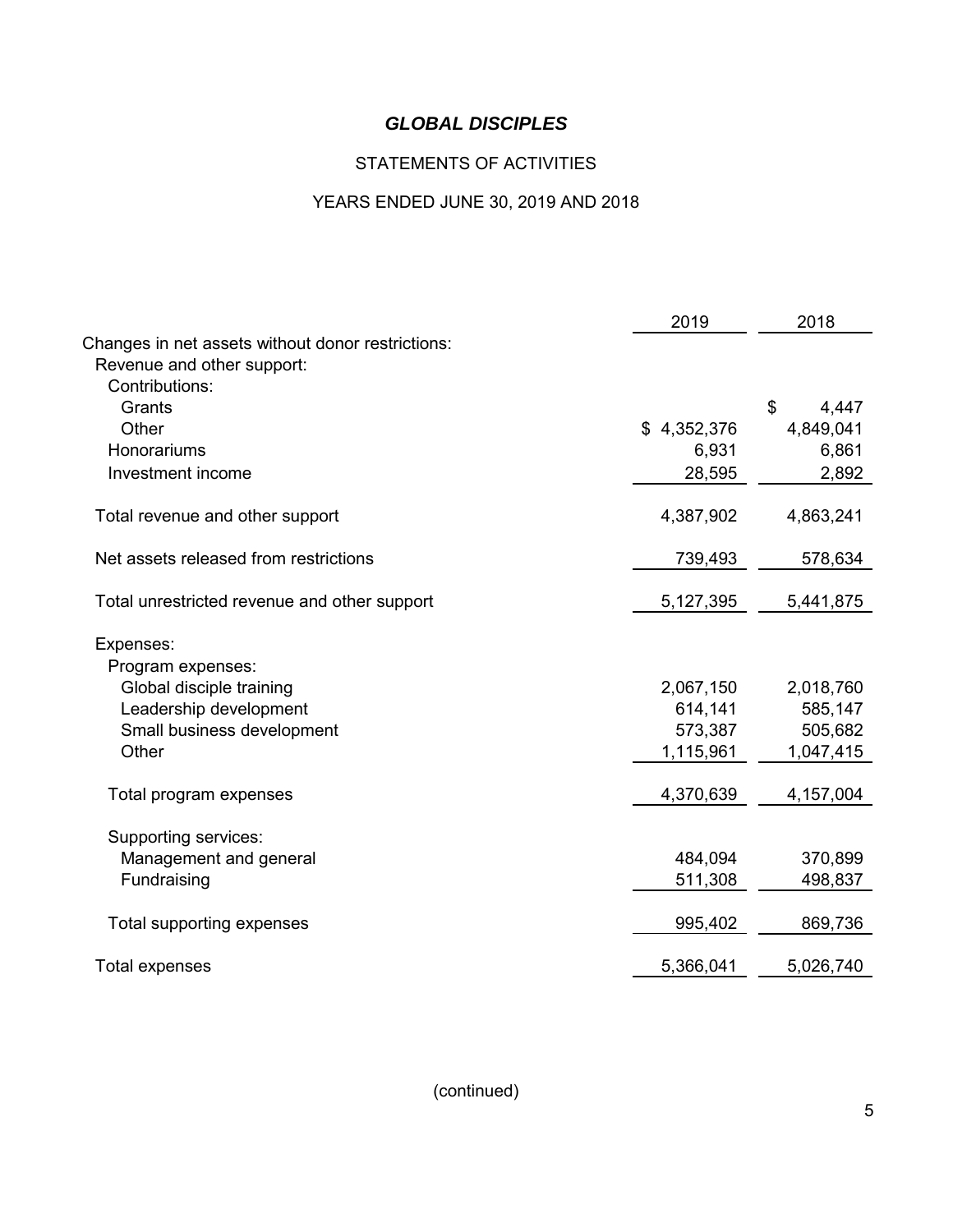# STATEMENTS OF ACTIVITIES (CONTINUED)

# YEARS ENDED JUNE 30, 2019 AND 2018

|                                                 | 2019            | 2018          |  |
|-------------------------------------------------|-----------------|---------------|--|
| Change in net assets without donor restrictions | (238, 646)<br>S | 415,135<br>\$ |  |
| Changes in net assets with donor restrictions:  |                 |               |  |
| Contributions:                                  |                 |               |  |
| <b>GDT Alliance</b>                             | 221,435         | 112,735       |  |
| Micro-Business Development                      | 23,002          | 3,117         |  |
| Leadership Development                          | 101,694         | 51,187        |  |
| Staff support                                   | 316,847         | 339,800       |  |
| Legacy Funds                                    | 101,046         | 275,000       |  |
| Net assets released from restrictions           | (739,493)       | (578,634)     |  |
| Change in net assets with donor restrictions    | 24,531          | 203,205       |  |
| Change in net assets                            | (214, 115)      | 618,340       |  |
| Net assets:                                     |                 |               |  |
| Beginning of year                               | 1,433,468       | 815,128       |  |
| End of year                                     | 1,219,353       | \$1,433,468   |  |
|                                                 |                 |               |  |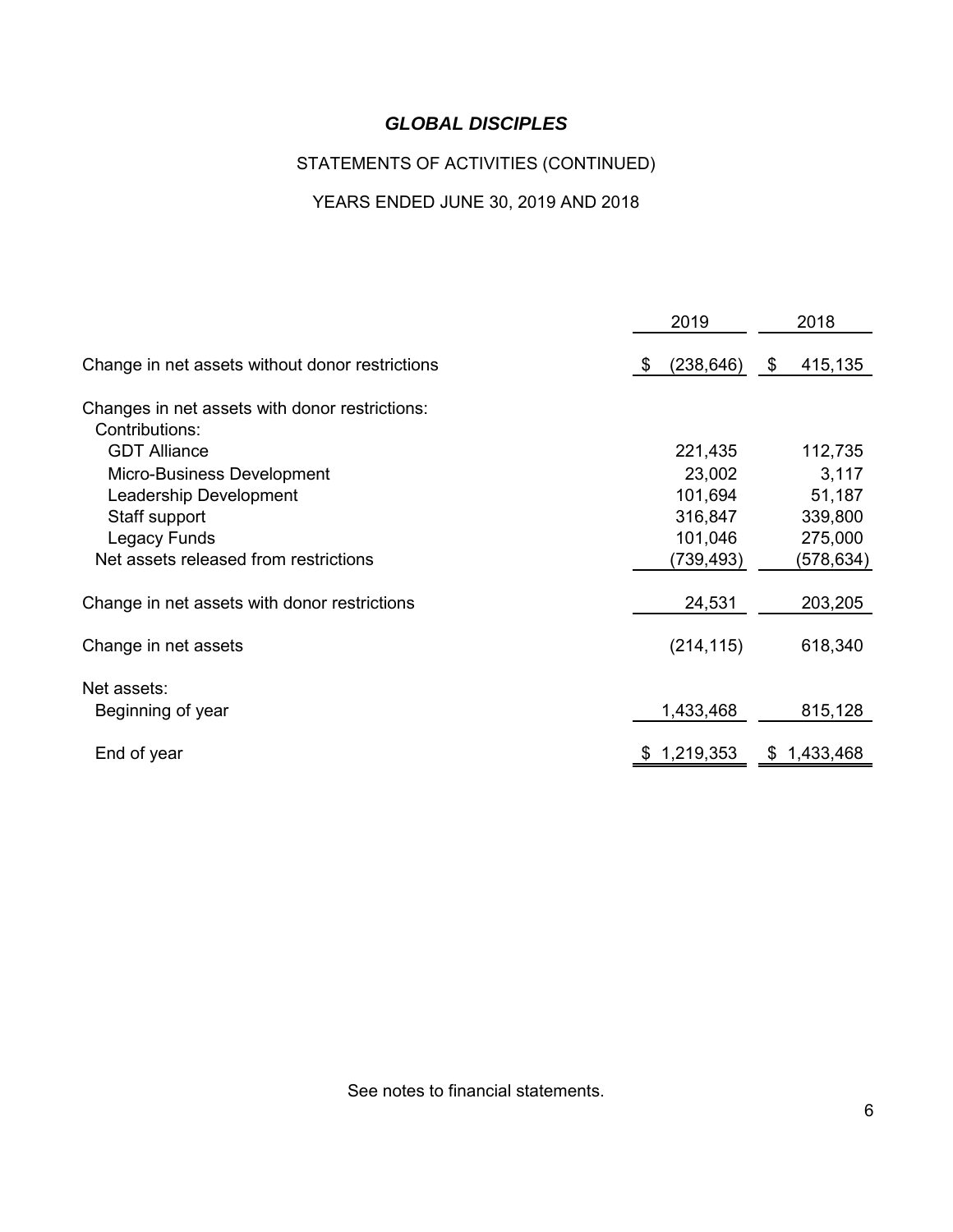#### STATEMENT OF FUNCTIONAL EXPENSES

## YEAR ENDED JUNE 30, 2019

|                                 | Programs |                                        |     |                                      |    |                                          |    |                  | Supporting services |     |                           |             |                   |
|---------------------------------|----------|----------------------------------------|-----|--------------------------------------|----|------------------------------------------|----|------------------|---------------------|-----|---------------------------|-------------|-------------------|
|                                 |          | Global Disciple<br>training<br>program |     | Leadership<br>development<br>program |    | Small business<br>development<br>program |    | Other<br>program | Total<br>programs   |     | Management<br>and general | Fundraising | Total<br>expenses |
| <b>Salaries</b>                 | \$       | 872,139                                | \$  | 307,148                              | \$ | 177,014                                  | \$ | 239,347          | .595,648<br>\$.     | \$. | 253,267                   | \$247,004   | \$2,095,919       |
| <b>Benefits and Taxes</b>       |          | 229.944                                |     | 80,981                               |    | 46.671                                   |    | 63.105           | 420.701             |     | 105.970                   | 106.509     | 633,180           |
| <b>Professional Fees</b>        |          | 47,664                                 |     | 16,787                               |    | 9,675                                    |    | 13,081           | 87,207              |     | 19,540                    | 10,168      | 116,915           |
| Supplies and Operating Expenses |          | 100,619                                |     | 35,436                               |    | 20,422                                   |    | 34,547           | 191,024             |     | 26,416                    | 37,022      | 254,462           |
| Occupancy                       |          | 28,194                                 |     | 9,929                                |    | 5,722                                    |    | 7.738            | 51,583              |     | 14,641                    | 7,036       | 73,260            |
| Travel                          |          | 106,811                                |     | 37,617                               |    | 21,679                                   |    | 29,313           | 195,420             |     | 4,035                     | 19,558      | 219,013           |
| Meetings                        |          | 148.424                                |     | 46,943                               |    | 70.473                                   |    | 692,892          | 958,732             |     | 54,757                    | 77,689      | 1,091,178         |
| Program Seed Funds              |          | 533,355                                |     | 79,300                               |    | 221,731                                  |    |                  | 834,386             |     |                           |             | 834,386           |
| Insurance                       |          |                                        |     |                                      |    |                                          |    | 5,793            | 5,793               |     | 2,659                     | 1,045       | 9,497             |
| <b>Miscellaneous</b>            |          |                                        |     |                                      |    |                                          |    | 30,145           | 30,145              |     | 2,809                     | 5,277       | 38,231            |
|                                 |          | \$2,067,150                            | \$. | 614,141                              |    | 573,387                                  |    | \$1,115,961      | \$4,370,639         | S.  | 484,094                   | \$511,308   | \$5,366,041       |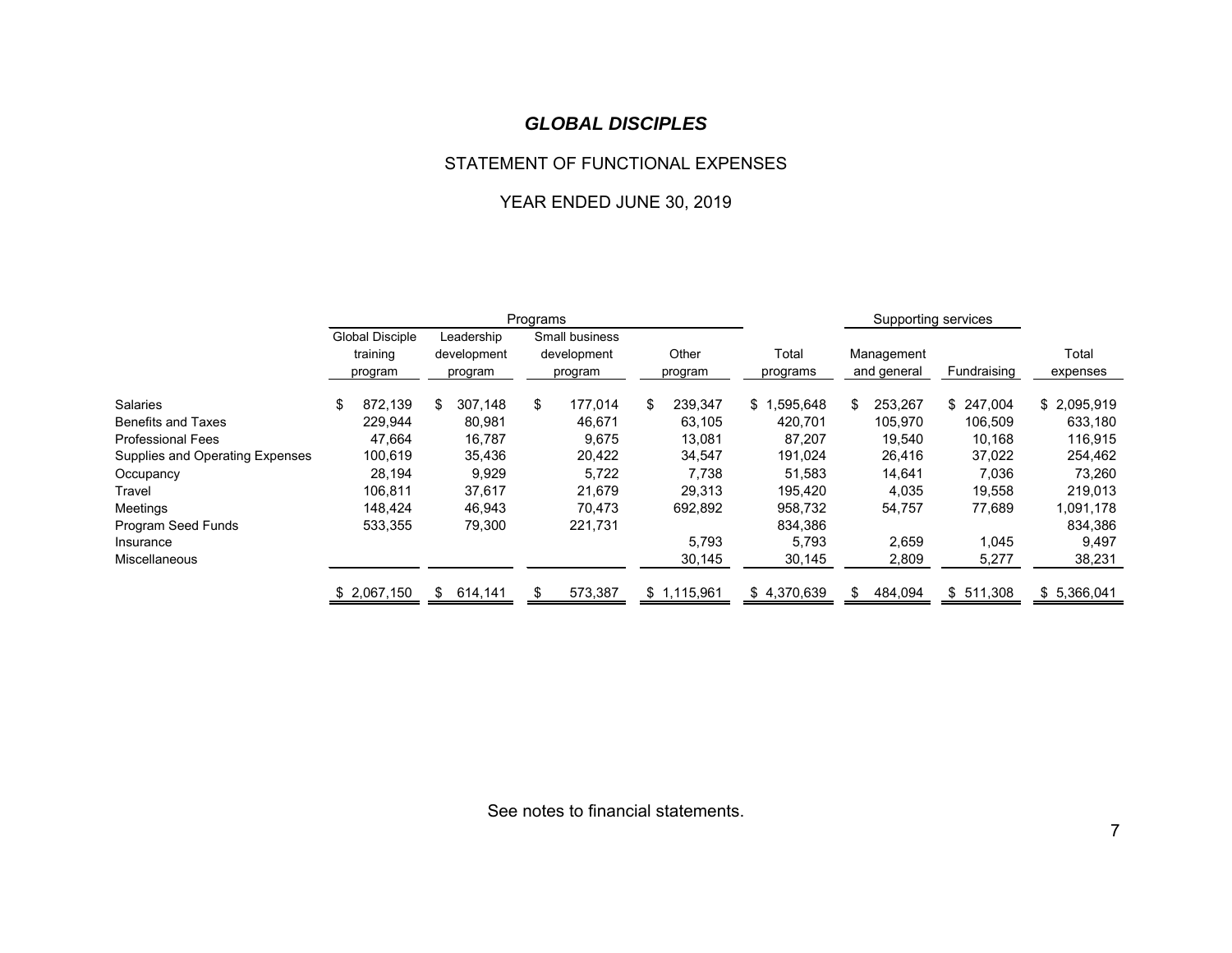#### STATEMENT OF FUNCTIONAL EXPENSES

## YEAR ENDED JUNE 30, 2018

|                                 | Programs |                                               |    |                                      |    |                                          |    |                  |                   | Supporting services |                           |             |                   |
|---------------------------------|----------|-----------------------------------------------|----|--------------------------------------|----|------------------------------------------|----|------------------|-------------------|---------------------|---------------------------|-------------|-------------------|
|                                 |          | <b>Global Disciple</b><br>training<br>program |    | Leadership<br>development<br>program |    | Small business<br>development<br>program |    | Other<br>program | Total<br>programs |                     | Management<br>and general | Fundraising | Total<br>expenses |
| Salaries                        | \$       | 846.164                                       | \$ | 276,927                              | \$ | 124,889                                  | \$ | 220,232          | .468,212<br>\$    | \$.                 | 213,374                   | \$192,435   | ,874,021<br>\$1   |
| <b>Benefits and Taxes</b>       |          | 229.847                                       |    | 75,223                               |    | 33,924                                   |    | 59,822           | 398,816           |                     | 79.759                    | 103,768     | 582,343           |
| <b>Professional Fees</b>        |          | 42,902                                        |    | 14,041                               |    | 6,332                                    |    | 11,166           | 74,441            |                     | 13,431                    | 30,702      | 118,574           |
| Supplies and Operating Expenses |          | 123,048                                       |    | 40,270                               |    | 18,161                                   |    | 40,229           | 221,708           |                     | 24,116                    | 60,186      | 306,010           |
| Occupancy                       |          | 29,036                                        |    | 9,502                                |    | 4,285                                    |    | 7,557            | 50,380            |                     | 6,744                     | 13,213      | 70,337            |
| Travel                          |          | 107.722                                       |    | 35,254                               |    | 15,899                                   |    | 28,037           | 186,912           |                     | 3,381                     | 26,103      | 216,396           |
| Meetings                        |          | 147.087                                       |    | 76,520                               |    | 105.580                                  |    | 644,555          | 973,742           |                     | 28,641                    | 67,038      | 1,069,421         |
| Program Seed Funds              |          | 492,954                                       |    | 57,410                               |    | 196,612                                  |    |                  | 746,976           |                     |                           |             | 746,976           |
| Insurance                       |          |                                               |    |                                      |    |                                          |    | 6,312            | 6,312             |                     | 1,243                     | 2,008       | 9,563             |
| <b>Miscellaneous</b>            |          |                                               |    |                                      |    |                                          |    | 29,505           | 29,505            |                     | 210                       | 3,384       | 33,099            |
|                                 |          | \$2,018,760                                   | \$ | 585,147                              |    | 505,682                                  |    | \$1,047,415      | \$4,157,004       |                     | 370,899                   | \$498,837   | \$5,026,740       |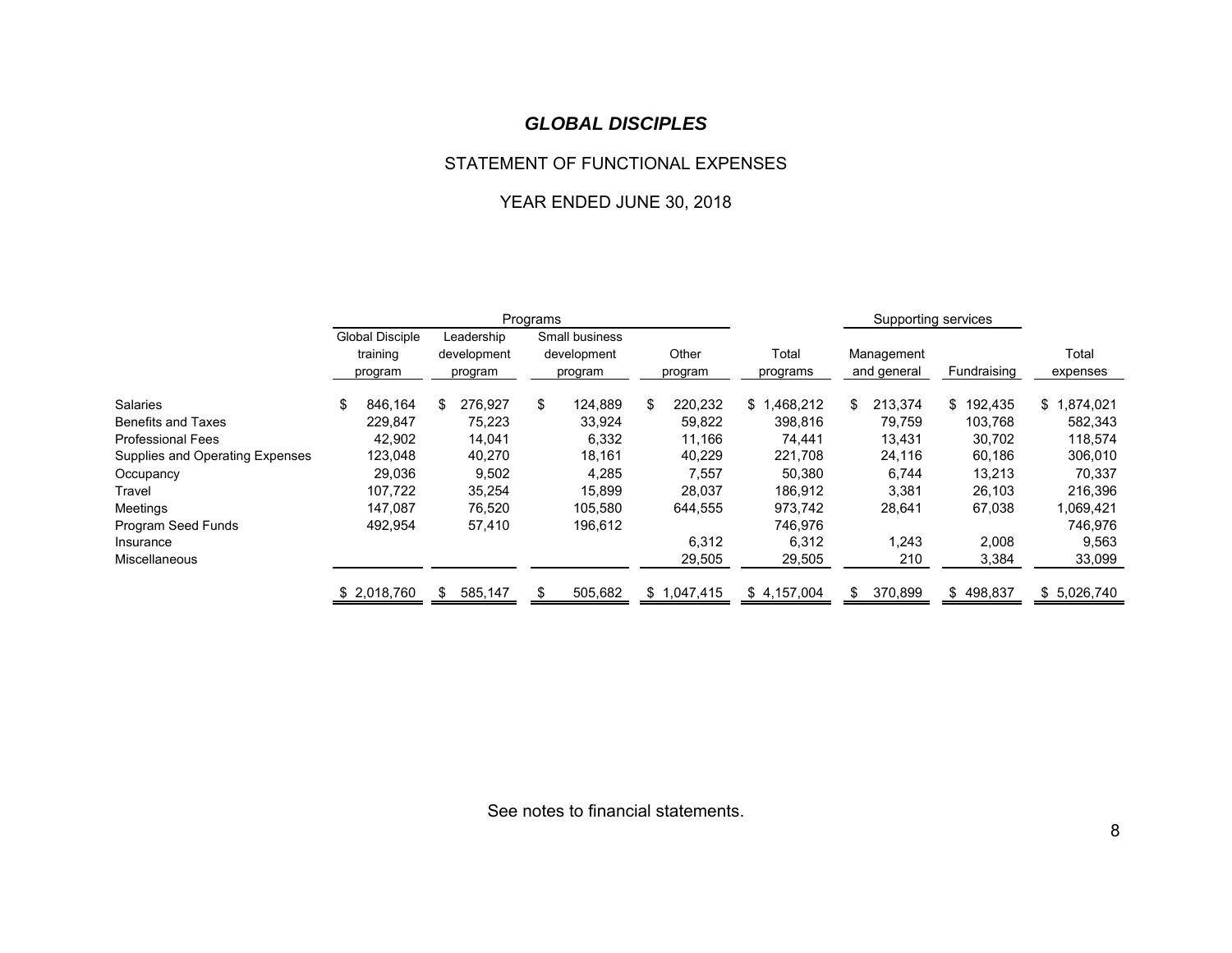# STATEMENTS OF CASH FLOWS

## YEARS ENDED JUNE 30, 2019 AND 2018

|                                                           | 2019             | 2018          |
|-----------------------------------------------------------|------------------|---------------|
|                                                           |                  |               |
| Cash flows from operating activities:                     |                  |               |
| Change in net assets                                      | (214, 115)<br>S. | 618,340<br>\$ |
| Adjustments:                                              |                  |               |
| Depreciation                                              | 13,867           | 16,406        |
| Loss on disposal of equipment                             |                  | 319           |
| Unrealized (gain) loss on investments                     | (16, 367)        | 2,770         |
| Realized (gain) loss on investments                       | 6,198            | (1,209)       |
| Change in:                                                |                  |               |
| Receivables:                                              |                  |               |
| Contributions                                             | 142,600          | (136, 977)    |
| Promise to give                                           |                  | 33,344        |
| Other                                                     | (2,511)          | (4,963)       |
| Prepaid expenses                                          |                  | 1,849         |
| Cash restricted for retirement of international employees | (6, 567)         | 52,398        |
| Accounts payable                                          | (17,084)         | (280)         |
| Due to related party                                      |                  | (1,800)       |
| Accrued expenses                                          | 40,110           | (5, 457)      |
|                                                           |                  |               |
| Total adjustments                                         | 160,246          | (43,600)      |
| Net cash provided by (used in) operating activities       | (53, 869)        | 574,740       |
|                                                           |                  |               |
| Cash flows from investing activities:                     |                  |               |
| Purchase of equipment                                     | (12, 132)        | (4, 563)      |
| Proceeds from sale of investments                         | 213,782          | 23,870        |
| Purchase of investments                                   | (268, 129)       | (434, 732)    |
| Net cash used in investing activities                     | (66, 479)        | (415, 425)    |
|                                                           |                  |               |

(continued)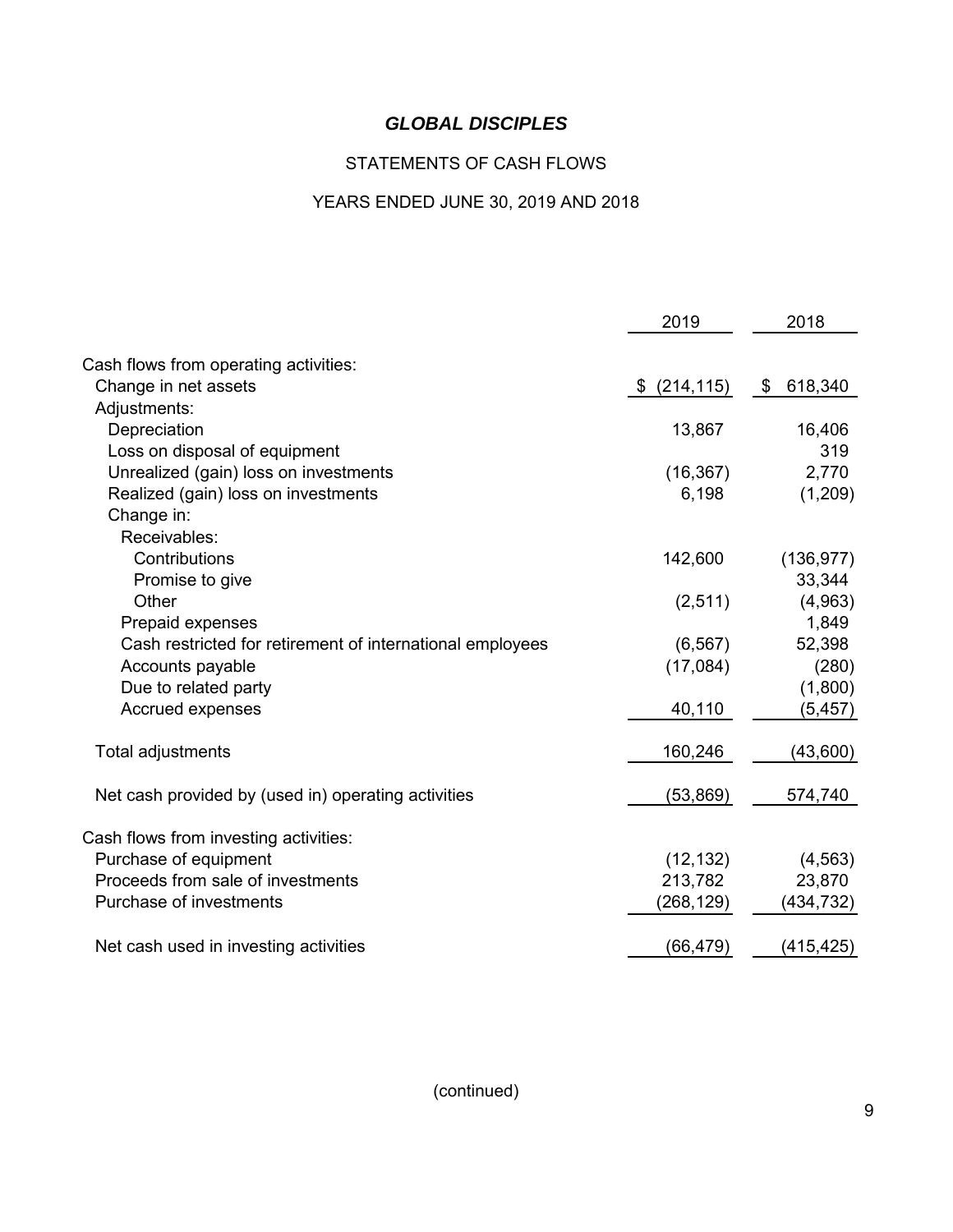# STATEMENTS OF CASH FLOWS (CONTINUED)

# YEARS ENDED JUNE 30, 2019 AND 2018

|                                                                                             | 2019           | 2018          |
|---------------------------------------------------------------------------------------------|----------------|---------------|
| Net increase (decrease) in cash                                                             | \$(120, 348)   | 159,315<br>\$ |
| Cash:<br><b>Beginning</b>                                                                   | 768,351        | 609,036       |
| Ending                                                                                      | 648,003<br>\$. | 768,351<br>S. |
| Supplemental disclosure of cash flow information:<br>Cash paid during the year for interest | \$<br>802      | \$<br>2,240   |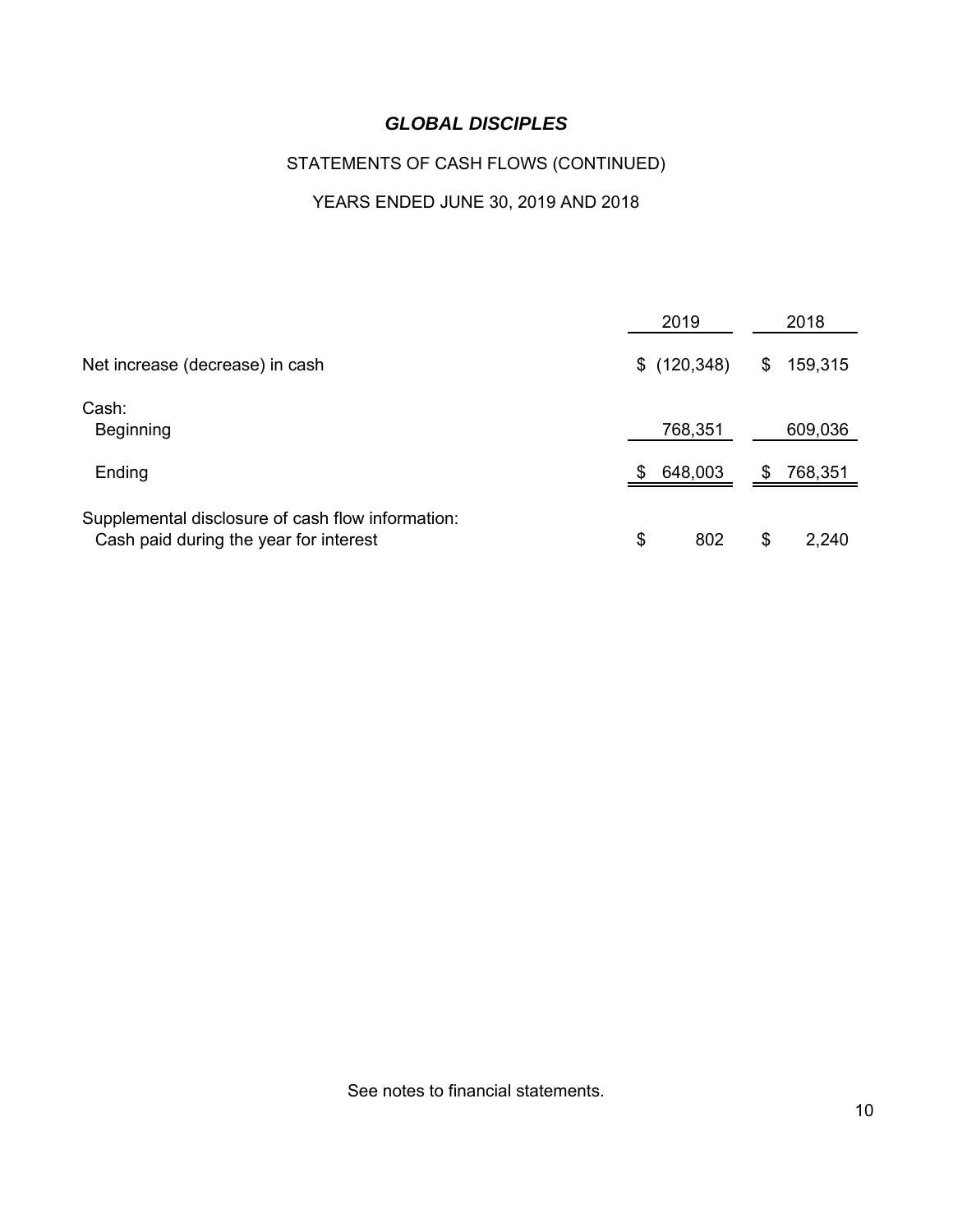## NOTES TO FINANCIAL STATEMENTS

### YEARS ENDED JUNE 30, 2019 AND 2018

### **1. Nature of activities and summary of significant accounting policies:**

*Description of the Organization:* 

- Global Disciples (the Organization) is incorporated under the Pennsylvania Nonprofit Corporation Law. The Organization receives support primarily from individuals and other not-for-profit organizations with a similar focus (the Alliance).
- The board approved merging the operations of Global Disciples Foundation (the Foundation), a related entity, with the Organization effective January 1, 2017. The Foundation remains a separate organization with its own governing body, but the Foundation's operations are inactive as a result of the merger, and all employees of the Foundation are now considered employees of the Organization.

#### *Activities:*

- Training and education The Organization links with other like-minded organizations to provide various formal and non-formal training and educational options, which equip individuals and groups with the understanding and skills necessary to relate and communicate cross-culturally, to study or work internationally or to live responsibly as global citizens.
- The 10% Funds of Global Disciples (the 10% Funds) The Organization has made a commitment, through these funds, to give at least 10% of all unrestricted general contributions received by the Organization to other organizations that have a similar focus to one of the three areas that the Organization has identified as priority globally: cross-cultural training, micro-business development in least advantaged areas and leadership development. The two funds discussed below receive a percentage of the 10% Funds:
	- The Alliance Fund is the vehicle for receiving and dispersing the 10% Funds from general contributions applied toward the cross-cultural training activities of the Organization. Through June 30, 2019, substantially all recipients of these Grant Funds related to the GDT Alliance. All member programs of the GDT Alliance contribute 2% or more of their program budget to this fund as well. The balance of the funding of this program comes from the general fund of the Organization and donor restricted contributions. The funds are used as seed funds to help launch new cross-cultural training programs, for micro-business development and for program leadership development, travel and mentoring.
	- The Generosity Fund receives a small portion of the 10% Funds which are made available for new initiatives, special projects or immediate urgent needs of organizations and individuals closely affiliated with the Alliance.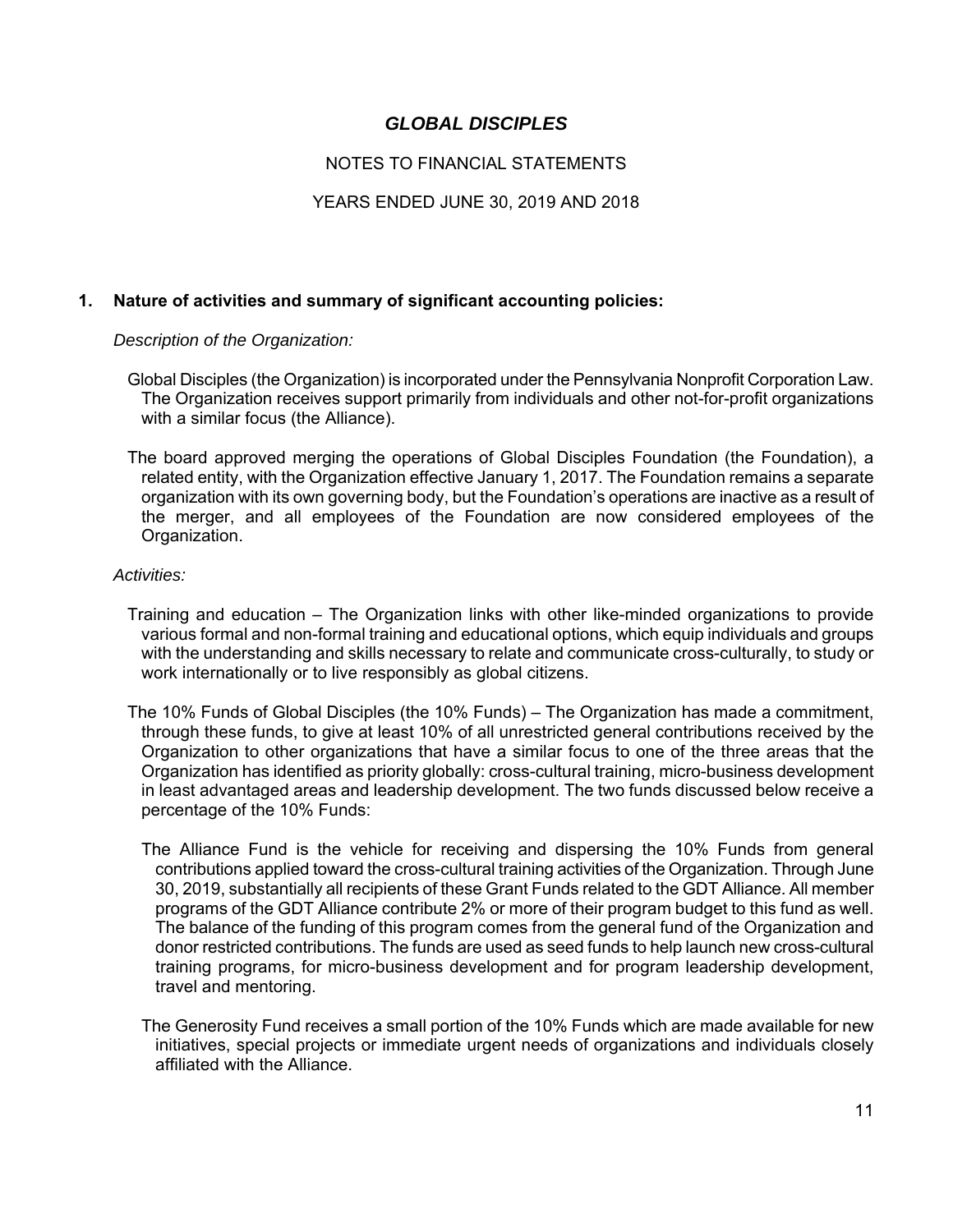## NOTES TO FINANCIAL STATEMENTS

## YEARS ENDED JUNE 30, 2019 AND 2018

## **1. Nature of activities and summary of significant accounting policies (continued):**

### *Basis of accounting:*

 The financial statements of the Organization have been prepared on the accrual basis of accounting and, accordingly, reflect all significant receivables, payables and other liabilities.

### *Adoption of new accounting pronouncement:*

 In 2019, the Organization implemented Financial Accounting Standards Board (FASB) Accounting Standards Update (ASU) 2016-14, Presentation of Financial Statements of Not-for-Profit Entities. The Organization has adjusted the presentation of its financial statements accordingly, applying the changes retrospectively to the comparative periods presented. The new standard changes the following aspects of the Organization's financial statements:

- The unrestricted net asset class has been renamed net assets without donor restrictions.
- The temporarily restricted and permanently restricted net asset classes have been combined into a single net asset class called net assets with donor restrictions.
- The financial statements include a statement of functional expenses for each year presented. A disclosure has been added describing the allocation method used by the Organization.
- The footnotes include a new disclosure about liquidity and availability of resources (Note 2).

### *Basis of presentation:*

 Financial statement presentation follows the requirements of the FASB as codified in FASB Accounting Standards Codification (ASC) 958, *Not-for-Profit Entities*. Under ASC 958, the Organization is required to report information regarding its financial position and activities in up to two classes of net assets: net assets without donor restrictions and net assets with donor restrictions.

#### *Use of estimates:*

 The preparation of financial statements in accordance with generally accepted accounting principles (GAAP) requires management to make estimates and assumptions that affect certain reported amounts and disclosures. Accordingly, actual results could differ from those estimates.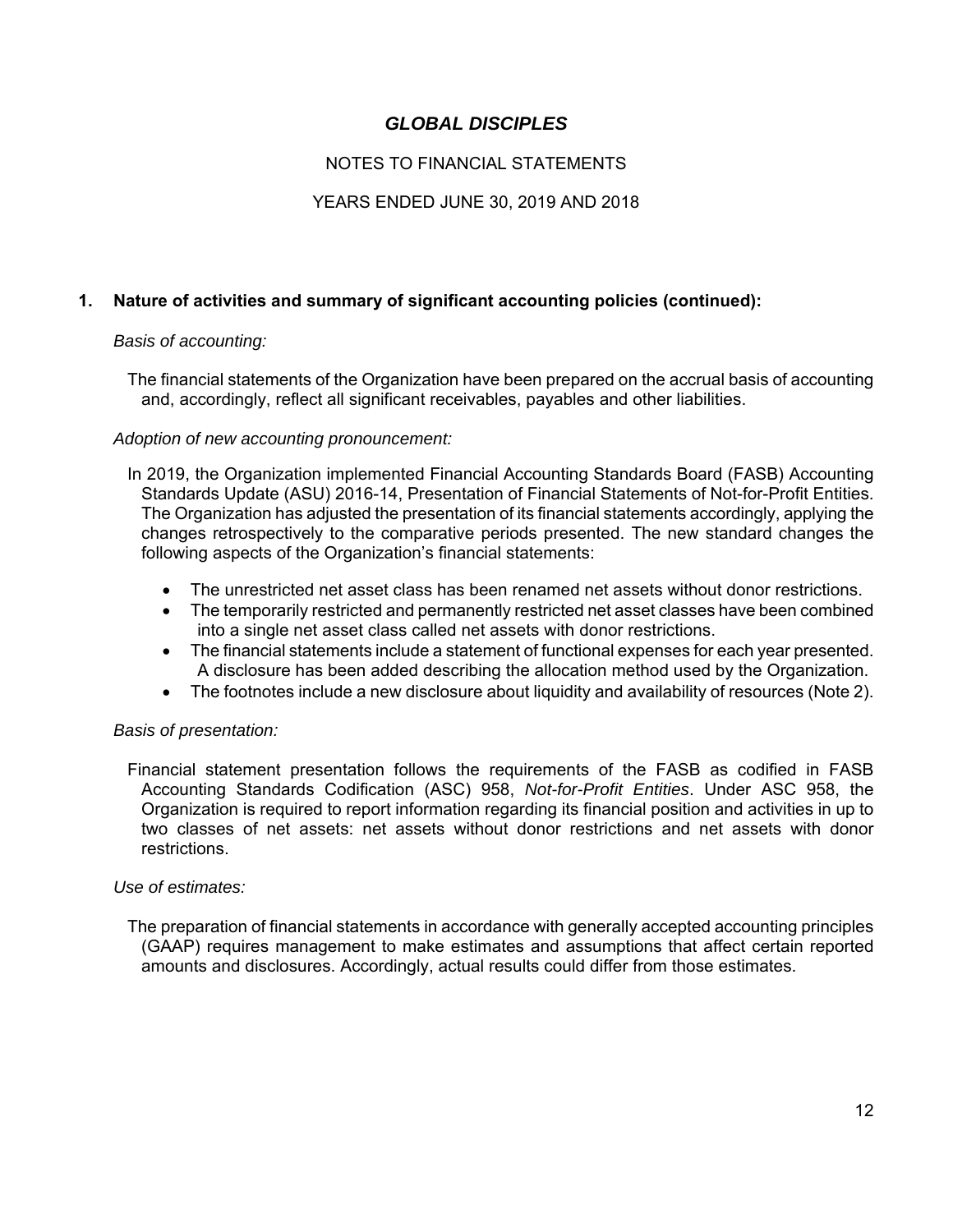## NOTES TO FINANCIAL STATEMENTS

### YEARS ENDED JUNE 30, 2019 AND 2018

### **1. Nature of activities and summary of significant accounting policies (continued):**

#### *Foreign currency:*

 The statement of financial position reflects a foreign pledge receivable in the U.S. dollar equivalent using the rate of exchange at year end. Contributions were recognized using the exchange rate at the pledge date. Subsequent gains and losses are calculated based on the exchange rate at fiscal year end. The amount of foreign exchange gain (loss) included in the statement of activities for the years ended June 30, 2019 and 2018 was \$0 and \$(289), respectively.

#### *Cash and cash equivalents:*

 The Organization considers all highly liquid investments with an initial maturity of three months or less to be cash equivalents.

#### *Investments:*

 Investments are carried at fair value. Investments in mutual funds with readily determinable fair values are valued at their quoted market price. Unrealized gains and losses are included in the change in net assets without donor restrictions.

#### *Equipment, leasehold improvements and depreciation:*

 These assets are stated at cost, or fair value at date of donation, and depreciated using straight-line and accelerated methods over the estimated useful lives of the assets, which for leasehold improvements includes the optional renewal periods.

#### *Revenue recognition:*

 The Organization reports gifts of cash and other assets as restricted support if they are received with stipulations that limit the use of the donated asset. When a donor restriction expires, that is, when a stipulated time restriction ends or purpose restriction is accomplished, net assets with donor restrictions are reclassified to net assets without donor restrictions and reported in the statements of activities as net assets released from restrictions.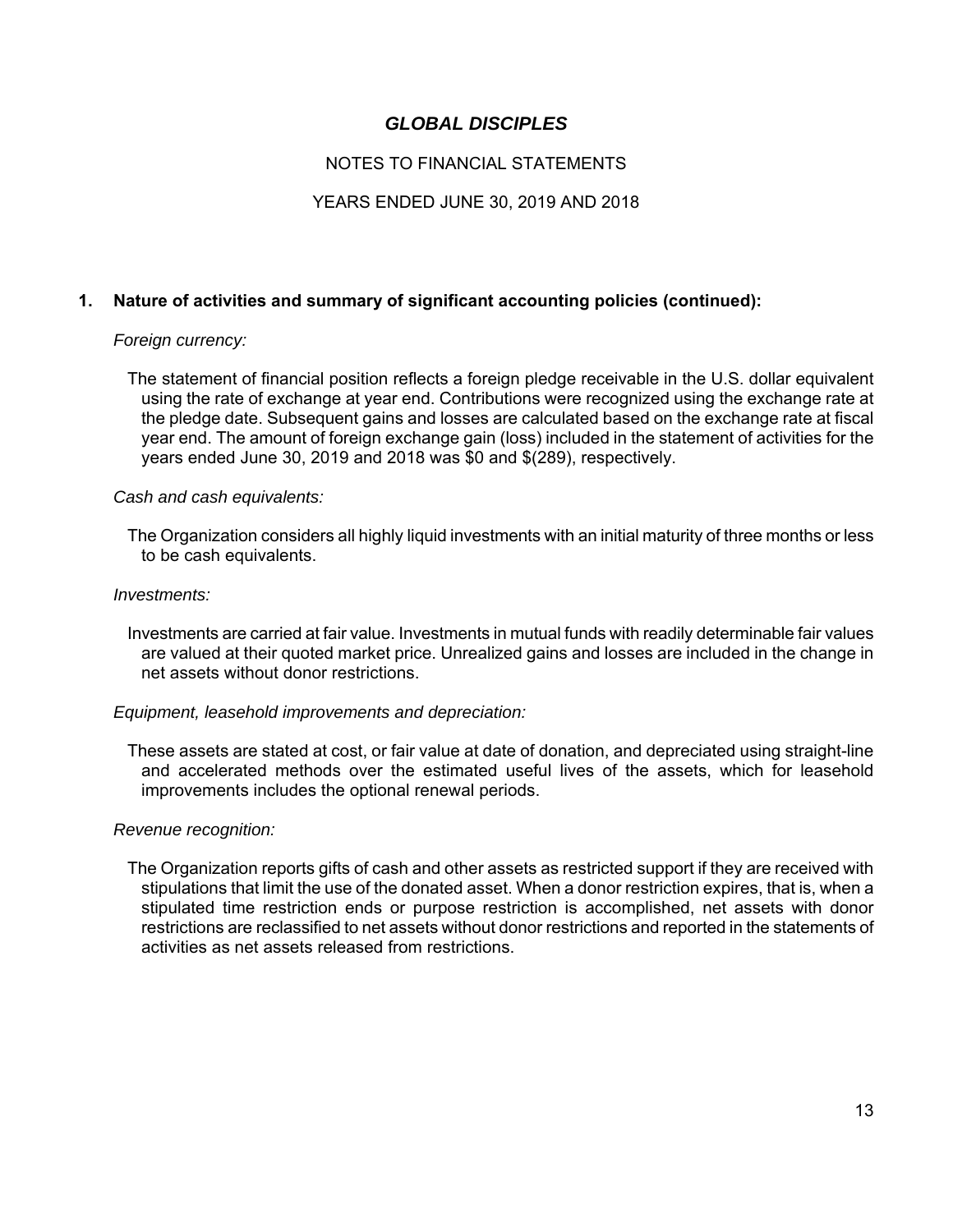## NOTES TO FINANCIAL STATEMENTS

### YEARS ENDED JUNE 30, 2019 AND 2018

### **1. Nature of activities and summary of significant accounting policies (continued):**

 *Functional classification of expenses:* 

 Natural expenses attributable to more than one functional expense category are allocated using management's estimate of staff time spent on each program, management and general and fundraising service. Program costs were allocated based upon the anticipated program activity for each specific program.

#### *Reclassifications:*

 Certain amounts in the 2018 financial statements have been reclassified to conform to the 2019 presentation.

#### *Recently issued accounting standards:*

#### Revenue:

FASB ASU 2014-09, *Revenue from Contracts and Customers (Topic 606)*, with effective dates amended by FASB ASU 2015-14, is effective for the Organization's 2020 fiscal year end and identifies specific steps to be applied to properly recognize revenue from customer contracts. Under the standard, revenue recognition is determined using a five-step model which identifies customer contracts, identifies performance obligations in each contract, determines transaction price, allocates transaction price to performance obligations and recognizes revenue when or as the performance obligations are satisfied. The standard permits the use of either the retrospective or cumulative effect transition method. The Organization is evaluating the effect that ASU 2014- 09 will have on the Organization's financial statements. The Organization has not yet selected a transition method, nor has it determined the effect of the standard on its ongoing financial reporting.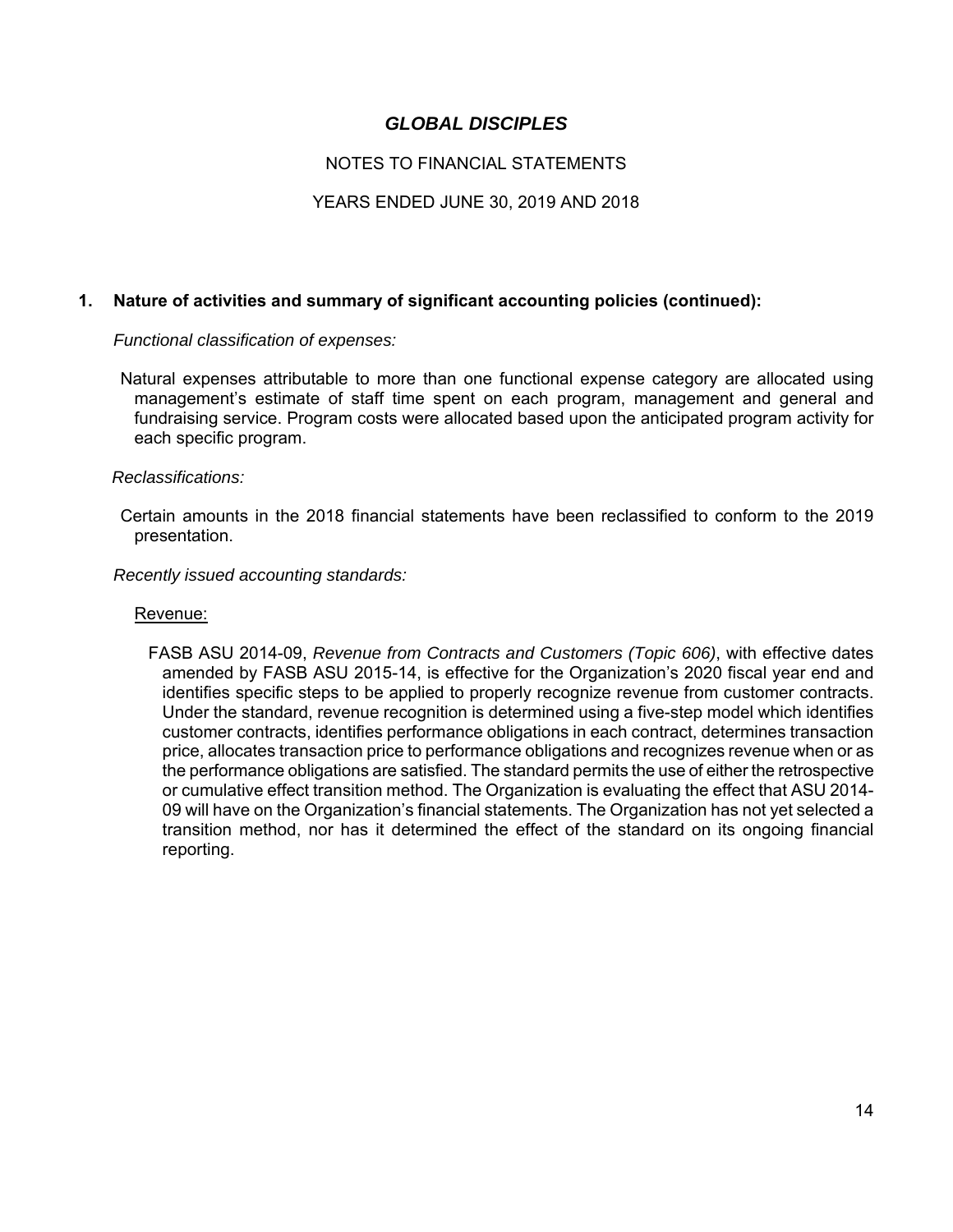## NOTES TO FINANCIAL STATEMENTS

## YEARS ENDED JUNE 30, 2019 AND 2018

## **1. Nature of activities and summary of significant accounting policies (continued):**

 *Recently issued accounting standards:* 

#### Leases:

- FASB ASU 2016-02, Leases, is effective for the Organization's 2021 fiscal year end and requires that all leases with terms of more than 12 months be recognized as assets and liabilities on the balance sheet. Recognition of these lease assets and lease liabilities represents a change from previous generally accepted accounting principles (GAAP), which did not require lease assets and lease liabilities to be recognized for operating leases. Qualitative disclosures along with specific quantitative disclosures will be required to provide enough information to supplement the amounts recorded in the financial statements so that users can understand more about the nature of an entity's leasing activities.
- The Organization will be required to recognize and measure leases at the beginning of the earliest period presented using a modified retrospective approach, which includes a number of optional practical expedients that the Organization may elect to apply. At adoption, the Organization will recognize a right-of-use asset and a lease liability initially measured at the present value of its operating lease payments. The Organization is currently evaluating the impacts of adopting this guidance on its financial position, results of operations and cash flows.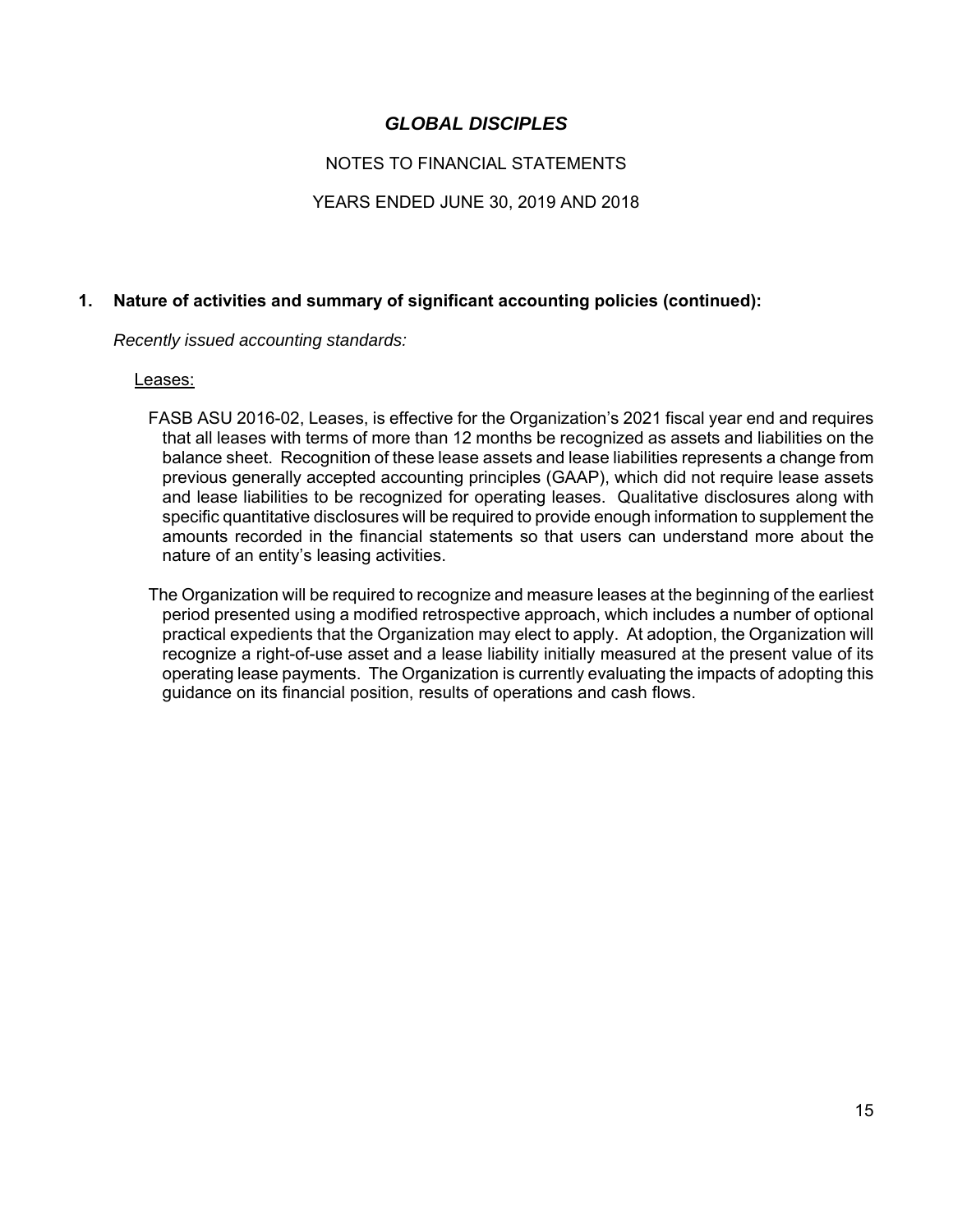## NOTES TO FINANCIAL STATEMENTS

### YEARS ENDED JUNE 30, 2019 AND 2018

#### **2. Financial assets and liquidity resources:**

 As of June 30, 2019 and 2018, financial assets and liquidity resources available within one year for general expenditure, such as operating expenses, payments of liabilities and purchases of property and equipment were as follows:

|                                                                          | 2019          | 2018          |
|--------------------------------------------------------------------------|---------------|---------------|
| Financial assets:                                                        |               |               |
| Cash                                                                     | 648,003<br>\$ | \$<br>768,351 |
| Receivables:                                                             |               |               |
| Contributions                                                            | 102,370       | 244,970       |
| Other                                                                    | 12.704        | 10,193        |
| Investments                                                              | 631,250       | 566,734       |
| Total financial assets                                                   | 1,394,327     | 1,590,248     |
| Less net assets with donor restrictions, time restricted for legacy fund | (417, 016)    | (392, 485)    |
| Less board designations for GDT alliance fund                            | (27,558)      | (17, 813)     |
| Total financial assets available within one year                         | 949,753<br>S. | \$1,179,950   |

 The Organization maintains a policy of structuring its financial assets to be available as its general expenditures, liabilities and other obligations come due.

### **3. Line of credit:**

 The Organization has a \$150,000 line of credit which is renewable annually. It accrues interest at 5.5% and is secured by the assets of the Organization. There was no outstanding balance at June 30, 2019 and 2018.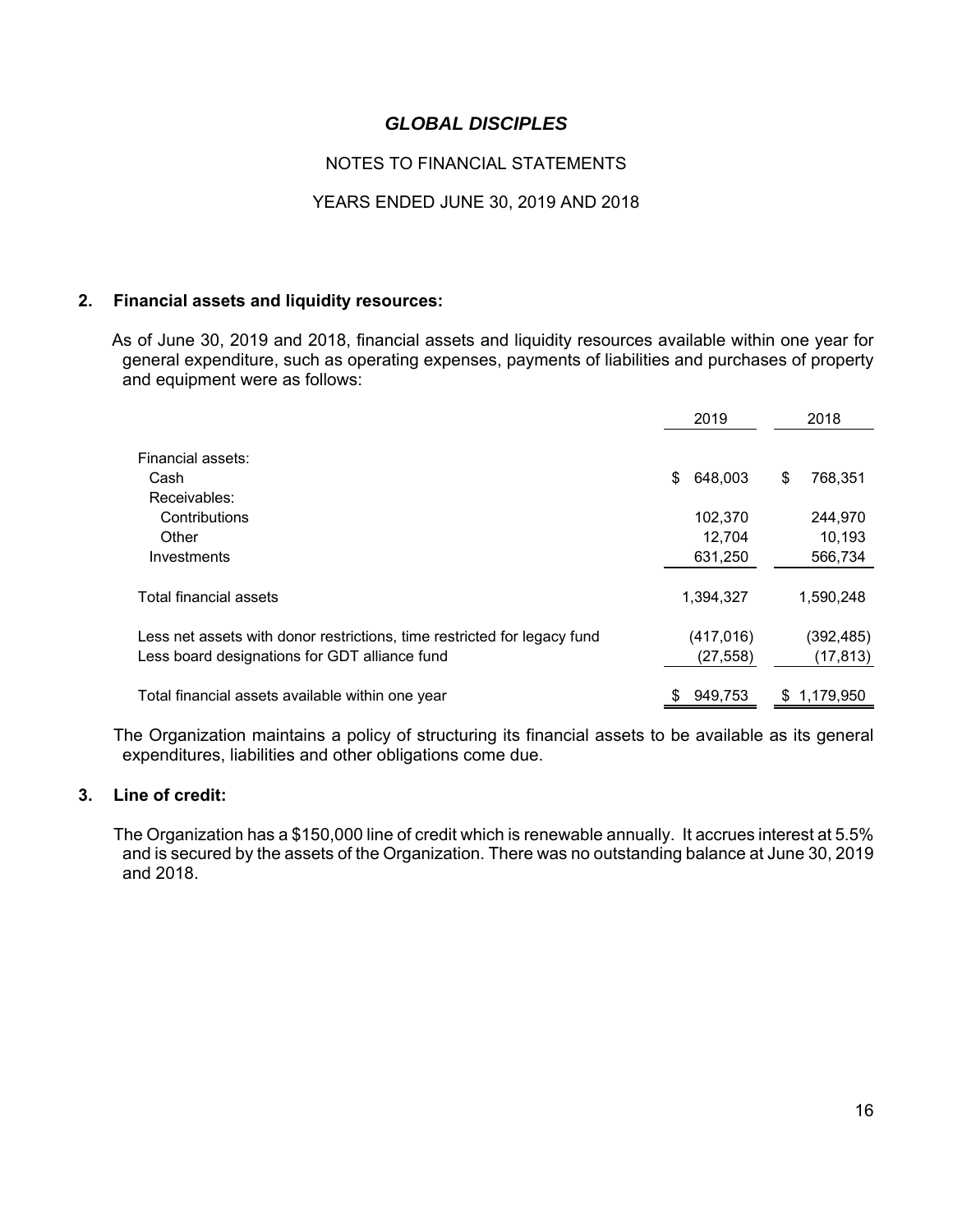## NOTES TO FINANCIAL STATEMENTS

### YEARS ENDED JUNE 30, 2019 AND 2018

#### **4. Investments:**

 The Legacy Fund was opened during the fiscal year ended June 30, 2017. Global Disciples will withdraw 20% of the original year's contributions of \$155,936 plus any accrued interest, per year, for the next five years for the purpose of providing seed funds for the Organization to launch new training programs. Additional contributions to the funds will also be withdrawn at a rate of 20% per year plus any accrued interest. The fair value of the Legacy Fund at June 30, 2019 and 2018 was \$375,565 and \$236,845, respectively. During the year ended June 30, 2019 and 2018, contributions to the Legacy Fund were \$139,000 and \$275,000, and withdrawals were \$75,200 and \$38,451, respectively.

The following table represents the investments held at June 30:

|                                                           |                                    | 2019                               |                                              |
|-----------------------------------------------------------|------------------------------------|------------------------------------|----------------------------------------------|
|                                                           | Cost                               | Fair<br>value                      | Unrealized<br>appreciation<br>(depreciation) |
| Fixed income mutual funds<br>Equity mutual funds<br>Other | 365,240<br>\$<br>195,411<br>57,002 | 372,387<br>\$<br>200,604<br>58,259 | \$<br>7,147<br>5,193<br>1,257                |
| <b>Total investments</b>                                  | 617,653<br>\$.                     | 631,250<br>\$                      | \$<br>13,597                                 |
|                                                           |                                    | 2018                               |                                              |
|                                                           | Cost                               | Fair<br>value                      | Unrealized<br>appreciation<br>(depreciation) |
| Fixed income mutual funds<br>Equity mutual funds<br>Other | 345,692<br>\$<br>171,279<br>52,533 | 341,349<br>\$<br>174,291<br>51,094 | \$<br>(4, 343)<br>3,012<br>(1, 439)          |
| <b>Total investments</b>                                  | 569,504                            | 566,734<br>\$                      | (2,770)<br>S                                 |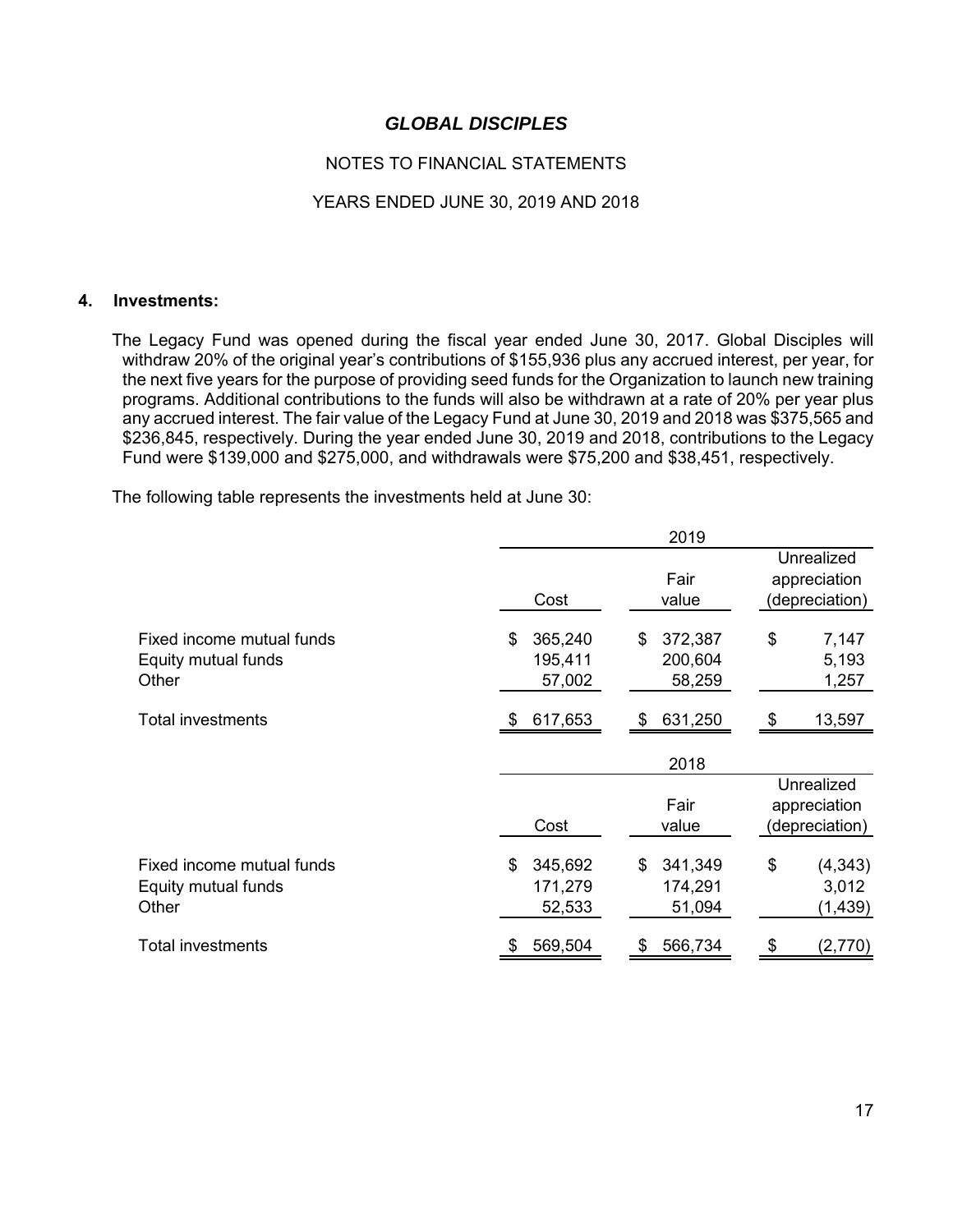## NOTES TO FINANCIAL STATEMENTS

### YEARS ENDED JUNE 30, 2019 AND 2018

#### **4. Investments (continued):**

 The following schedule summarizes the investment income in the accompanying statement of activities for the years ended June 30, 2019 and 2018:

|                                                                        | 2019                   | 2018                |
|------------------------------------------------------------------------|------------------------|---------------------|
| Interest and dividends, net of fees<br>Realized/unrealized gain (loss) | 18,426<br>S.<br>10,169 | \$4,453<br>(1, 561) |
| Investment income                                                      | 28,595                 | \$<br>2,892         |

 The Organization records its investments at fair value. As such, unrealized gains referred to above are recognized in the accompanying statement of activities.

#### **5. Fair value measurements:**

 The Organization follows FASB ASC 820, *Fair Value Measurement*, which defines fair value, establishes a framework for measuring fair value in GAAP and requires expanded disclosures about fair value measurements. FASB ASC 820 establishes a hierarchy that ranks the quality and reliability of inputs, or assumptions, used in the determination of fair value and requires financial assets carried at fair value to be classified and disclosed in one of the following three categories:

- Level 1 Quoted prices in active markets for identical assets
- Level 2 Other significant observable inputs (including quoted prices for similar investments, interest rates, prepayment speeds, credit risk, etc.). The Organization does not hold any Level 2 investments.
- Level 3 Significant unobservable inputs (including the Organization's own assumptions in determining the fair value of investments). The Organization does not hold any Level 3 investments.

 All Organization investments are classified as Level 1 investments for the years ended June 30, 2019 and 2018.

See Note 1 for a description of the valuation methodologies used for assets carried at fair value.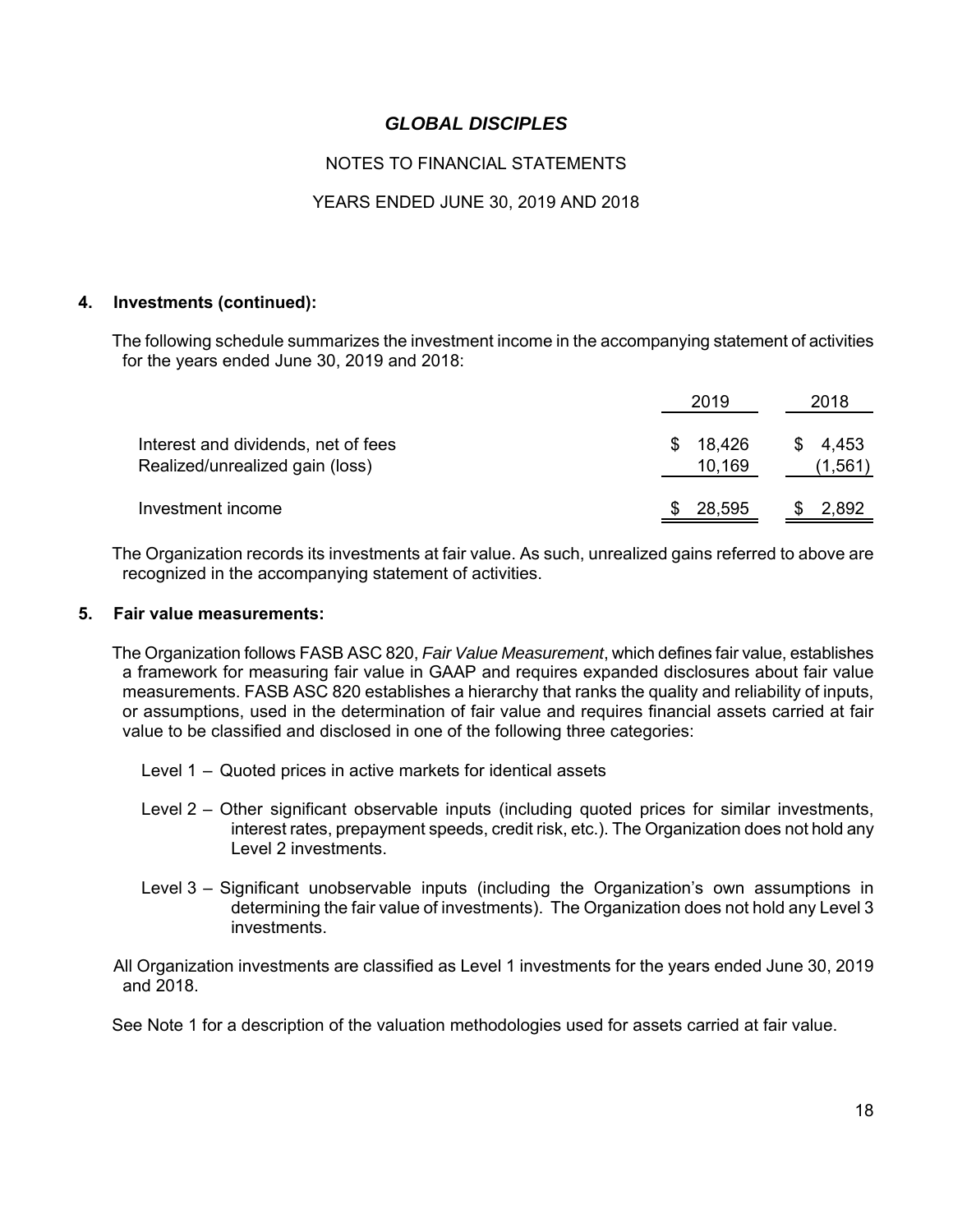## NOTES TO FINANCIAL STATEMENTS

### YEARS ENDED JUNE 30, 2019 AND 2018

#### **6. Retirement plan:**

 The Organization has a retirement plan which covers all employees (U.S.-based and international) meeting certain age and service requirements. Contributions to the plan are based on 8% of eligible compensation. Contributions totaled \$138,453 and \$119,781 for the years ended June 30, 2019 and 2018, respectively.

 Retirement contributions for U.S.-based employees are funded currently to a qualified defined contribution retirement plan. Retirement contributions for international employees are held as restricted cash. Interest earned on these restricted funds accrue for the benefit of the international employees until the staff member terminates employment with the Organization. At that time, the employee's allocated share will be forwarded to the staff member.

#### **7. Office rent:**

Rent expense totaled \$47,611 and \$43,211 for the years ended June 30, 2019 and 2018, respectively.

 The Organization rents office space under a lease agreement which calls for current monthly payments of \$1,245. The monthly rental increases by 3% in August of each year. In addition to the monthly lease, the Organization is responsible for paying the taxes, insurance and maintenance of the building. The lease contains two five-year renewal options. In August 2015, the Organization exercised the second option renewing the lease for an additional five years.

 In August 2010, the Organization signed an agreement for additional office space. This agreement is a five-year lease, which calls for current monthly payments of \$866. The monthly rental increases by 3% in September of each year. This lease contains one five-year renewal option. In September 2015, the Organization exercised the option to renew the lease for five years.

The future minimum lease payments under the lease agreements are as follows:

| 2020  | \$26,010 |
|-------|----------|
| 2021  | 3,068    |
|       |          |
| Total | \$29,078 |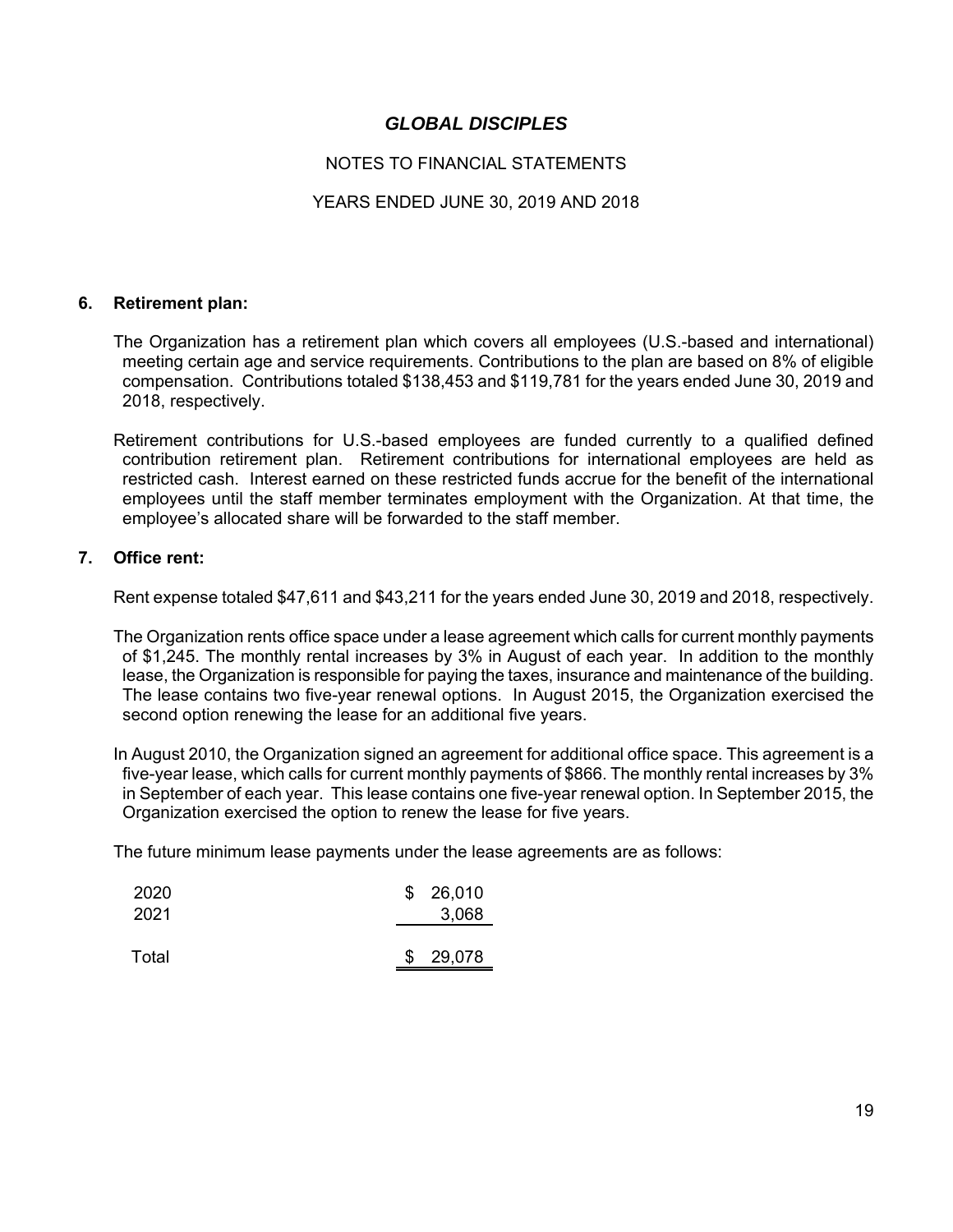## NOTES TO FINANCIAL STATEMENTS

### YEARS ENDED JUNE 30, 2019 AND 2018

#### **8. Net assets with donor restrictions:**

 Net assets with donor restrictions as of June 30, 2019 and 2018 are restricted for the following purposes:

|                   | 2019      | 2018      |
|-------------------|-----------|-----------|
| Time restriction: |           |           |
| For Legacy Fund   | \$417,016 | \$392,485 |

### **9. Net assets released from restrictions:**

 Net assets were released from donor restrictions by incurring expenses satisfying the restricted purpose or as a result of the expiration of time restrictions.

|                                                               | 2019 |         | 2018 |                   |
|---------------------------------------------------------------|------|---------|------|-------------------|
| Staff support<br>Time restriction expired for promise to give | \$.  | 316,847 | S    | 339,800<br>33,344 |
| Time restriction expired for Legacy Funds                     |      | 76,515  |      | 38,451            |
| Micro-Business development                                    |      | 23,002  |      | 3,117             |
| Leadership development                                        |      | 101,694 |      | 51,187            |
| <b>GDT Alliance</b>                                           |      | 221,435 |      | 112,735           |
|                                                               |      | 739,493 |      | 578,634           |